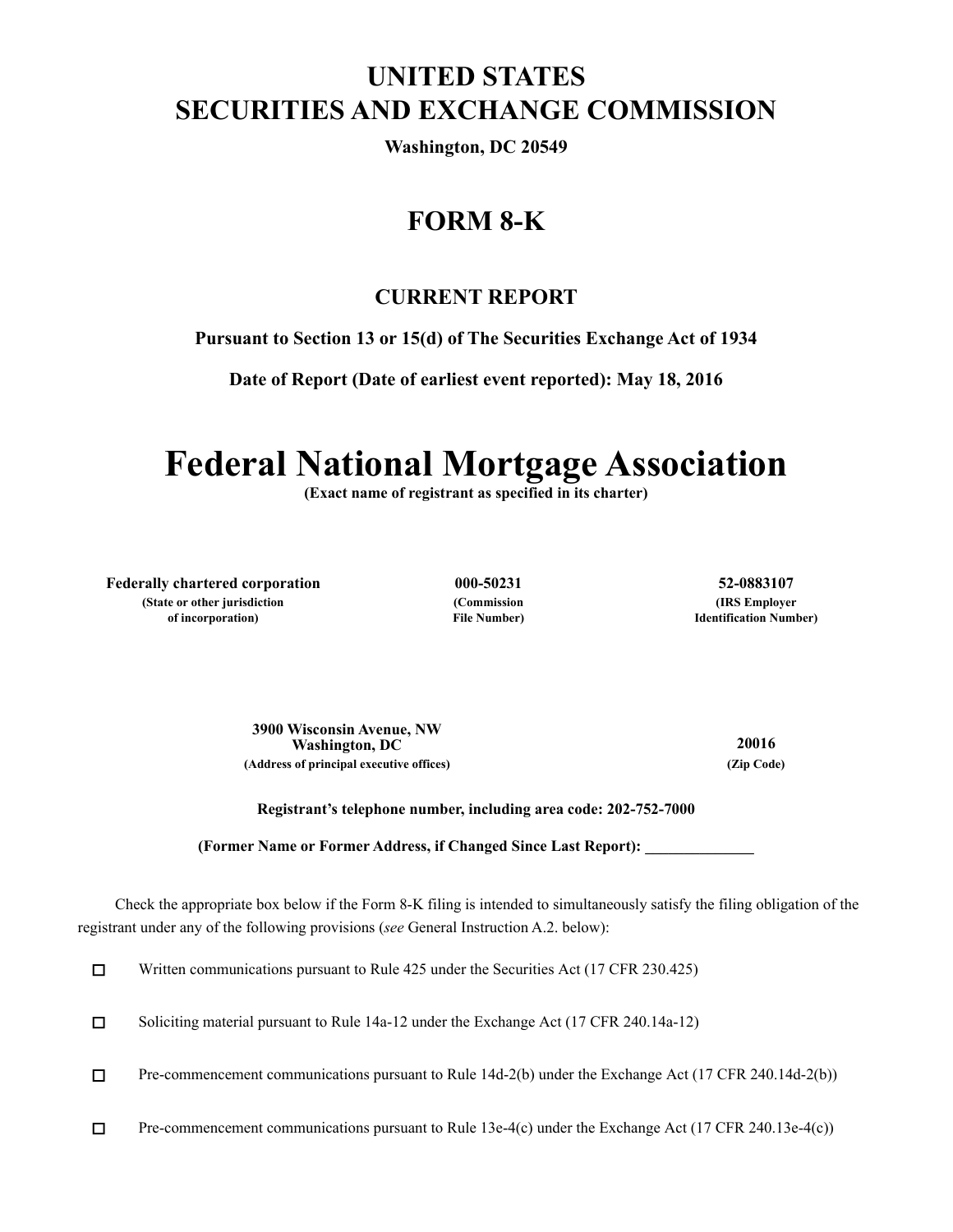#### *Item 5.02 Departure of Directors or Certain Officers; Election of Directors; Appointment of Certain Officers;*

#### *Compensatory Arrangements of Certain Officers.*

On May 18, 2016, Michael J. Heid, was elected to the Board of Directors of Fannie Mae (formally, the Federal National Mortgage Association). The Board has not yet determined the committees on which Mr. Heid will serve.

Mr. Heid, age 59, served as Executive Vice President (Home Lending) of Wells Fargo & Company (together with its affiliates, "Wells Fargo"), from 1997 to January 2016. He served in a number of positions at Wells Fargo Home Mortgage, the mortgage banking division of Wells Fargo, including as president from 2011 to September 2015, as co-president from 2004 to 2011, and earlier as chief financial officer and head of Loan Servicing. Mr. Heid was employed by Wells Fargo or its predecessors since 1988.

Mr. Heid will be paid compensation as a director as described in the Current Report on Form 8-K filed by Fannie Mae on December 24, 2008, which description is incorporated herein by reference. Fannie Mae is entering into an indemnification agreement with Mr. Heid, the form of which was filed as Exhibit 10.15 to Fannie Mae's Annual Report on Form 10-K for the year ended December 31, 2008, filed with the Securities and Exchange Commission on February 26, 2009.

While no part of Mr. Heid's compensation from Wells Fargo in 2015 was tied specifically to Wells Fargo's business with Fannie Mae, the business activities between the companies may have had an indirect impact on his compensation. Mr. Heid holds stock in Wells Fargo & Company. He has restricted stock units and performance share awards that will vest in 2017 and 2018. The number of shares of Wells Fargo common stock he will receive in respect of the performance share awards will be determined based on Wells Fargo's corporate performance over a three-year period.

We regularly enter into a variety of transactions with Wells Fargo in the ordinary course of business. Wells Fargo was our largest single family customer in 2015, accounting for approximately \$63.7 billion in loan deliveries, or approximately 13% of our single-family business volume. As of December 31, 2015, Wells Fargo serviced approximately \$485 billion in Fannie Mae single-family loans. A subsidiary of Wells Fargo was our largest multifamily customer in 2015. In our capital markets business, in 2015 we engaged in derivatives and mortgage-backed securities transactions with Wells Fargo, and Wells Fargo served as a dealer for our debt securities offerings.

Based on its review of the relevant facts and circumstances, our Board determined that Mr. Heid serves as an independent director. Mr. Heid has agreed to recuse himself from discussing and acting upon matters directly relating to Wells Fargo that may be considered by Fannie Mae's Board or its committees.